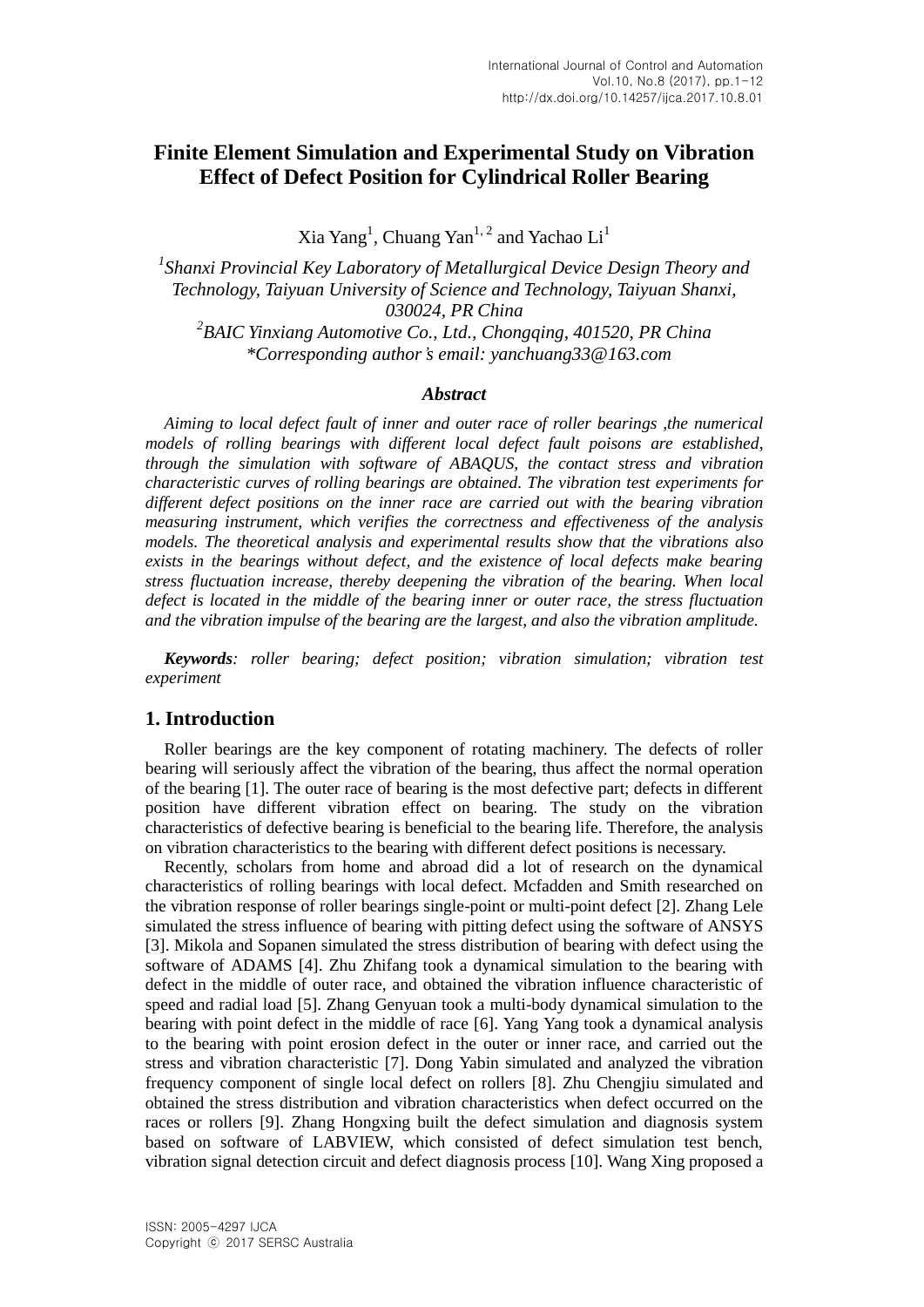International Journal of Control and Automation Vol.10, No.8 (2017)

method of rolling bearing fault diagnosis based on time-frequency feature parameters [11]. [Inconclusion,](javascript:void(0);) these studies mostly researched on bearing with single-point or multi-point defect; however, there was no research on bearing with different [local](javascript:void(0);) [defect](javascript:void(0);) poisons.

The cylindrical roller bearing NU308E is used as simulation model. The [numerical](javascript:void(0);) [models](javascript:void(0);) of bearing with different [local](javascript:void(0);) [defect](javascript:void(0);) [fault](javascript:void(0);) poisons are [established, through](javascript:void(0);) [the](javascript:void(0);) [simulation](javascript:void(0);) with [software](javascript:void(0);) [of](javascript:void(0);) [ABAQUS,](javascript:void(0);) [the](javascript:void(0);) [contact](javascript:void(0);) [stress](javascript:void(0);) and vibration characteristic curves of rolling bearings are obtained.

## **2. Defect Frequency**

When defect occurs on the inner race, the defect frequency is [12]:

$$
f_0^i = \frac{Z}{2} \cdot \left( 1 + \frac{D_w}{D_j} \cdot \cos \alpha \right) \cdot f_r \tag{1}
$$

When defect occurs on the outer race, the defect frequency is:<br> $Z \begin{pmatrix} 1 & D_w \end{pmatrix}$ 

$$
f_0^o = \frac{Z}{2} \cdot \left( 1 - \frac{D_w}{D_j} \cdot \cos \alpha \right) \cdot f_r \tag{2}
$$

where *Z* is the number of rollers;  $D_w$  is the diameter of roller;  $D_j$  is the pitch diameter of bearing;  $\alpha$  is the contact angle between roller and race;  $f_r$  is the revolving velocity of bearing.

### **3. Establish Finite Element Model**

The geometrical parameters of bearing NU308E are shown in Table 1 [13].

| Project                                   | <b>Parameter</b> |
|-------------------------------------------|------------------|
| Inner diameter of bearing $(d)/mm$        | 40               |
| Width of bearing $(B)/mm$                 | 23               |
| Outer diameter of bearing $(D)/mm$        | 90               |
| Diameter of outer race $(Do)/mm$          | 74               |
| Diameter of inner race $(d_i)/mm$         | 52               |
| Length of roller $(L)/mm$                 | 12.4             |
| Diameter of roller $(D_w)/mm$             | 13               |
| Number of rollers $(Z)$                   | 12               |
| Poisson's ratio of bearing material $(v)$ | 0.3              |
| Elastic modulus of material $(E)/MPa$     | 20               |

**Table 1. The Main Parameters of Bearing NU308E**

According to the bearing parameters, three dimensional models of cylindrical roller bearing with and without [local](javascript:void(0);) [defecti](javascript:void(0);)s established using the [software](javascript:void(0);) of Soldworks, as shown in Figure 1. The positions of middle defect, defect 1 and defect 2 on the outer race are shown in Figure 1 (a), and the dimensions of all the defects are  $2mm \times 2mm \times 1mm$  $(Length \times Width \times Depth)$ , the node C, D, and E are taken as the reference points of analysis [14]*.* Figure 1 (b) and (c) show the positions of middle and edge defects on inner race, whose dimensions are the same as the defects on the outer race. Figure 1 (d) shows the mesh model of the bearing, Y indicates radial direction, and Z indicates axial direction.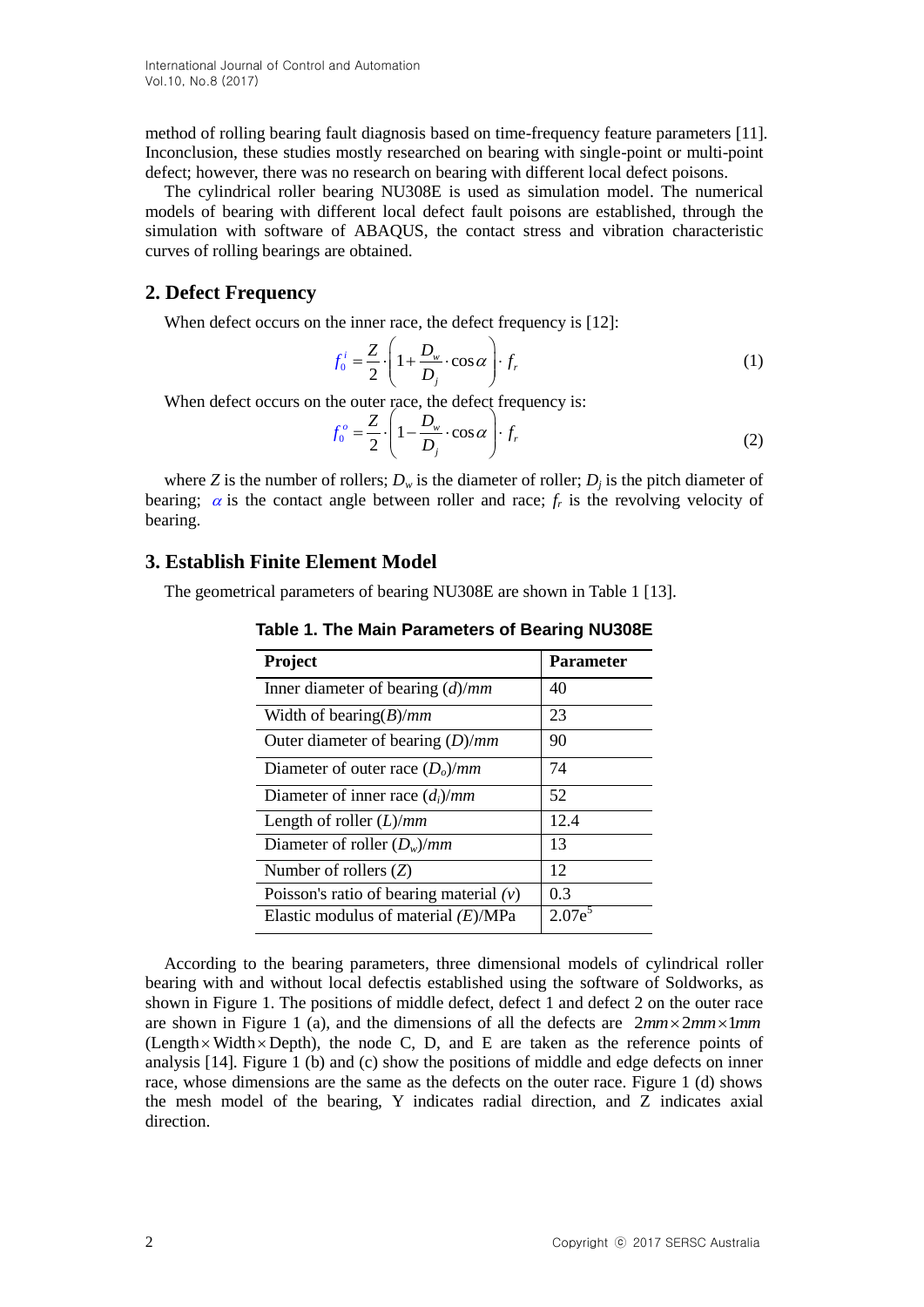International Journal of Control and Automation Vol.10, No.8 (2017)



## **Figure 1. [Discrete](javascript:void(0);) [Models](javascript:void(0);): (a) Defective Outer Race, (b) Middle Defect on Inner Race, (c) Edge Defect on Inner Race, (d) Mesh Model of Bearing**

Table 2 shows the reference points. Node C, D, and E are taken as reference points of stress analysis and point A (the rigid reference point of inner surface of inner race) as reference points of speed analysis when defects occur on the outer race. Point B (the rigid reference point of outer surface of outer race) is taken as reference point of speed analysis, when defects occur on the inner race.

|                 | <b>Outer Race</b>                     | <b>Inner Race</b>                       |                 |                                         |
|-----------------|---------------------------------------|-----------------------------------------|-----------------|-----------------------------------------|
| Defect position | Reference point of<br>stress analysis | Reference<br>point<br>of speed analysis | Defect position | point<br>Reference<br>of speed analysis |
| Defect 1        | Node C                                | Point A                                 | Normal          | Point B                                 |
| Middle defect   | Node D                                | Point A                                 | Middle defect   | Point B                                 |
| Defect 2        | Node E                                | Point A                                 | Edge defect     | Point B                                 |

**Table 2. Reference Point of Analysis**

# **4. The Result of Simulation**

#### **4.1. Outer Race with Defects**

The boundary conditions and interaction are as follows: inner surface of inner race and outer surface of outer race are taken as rigid bodies; point A and B are taken as rigid reference point of inner and outer race, respectively. Full constraints are applied on the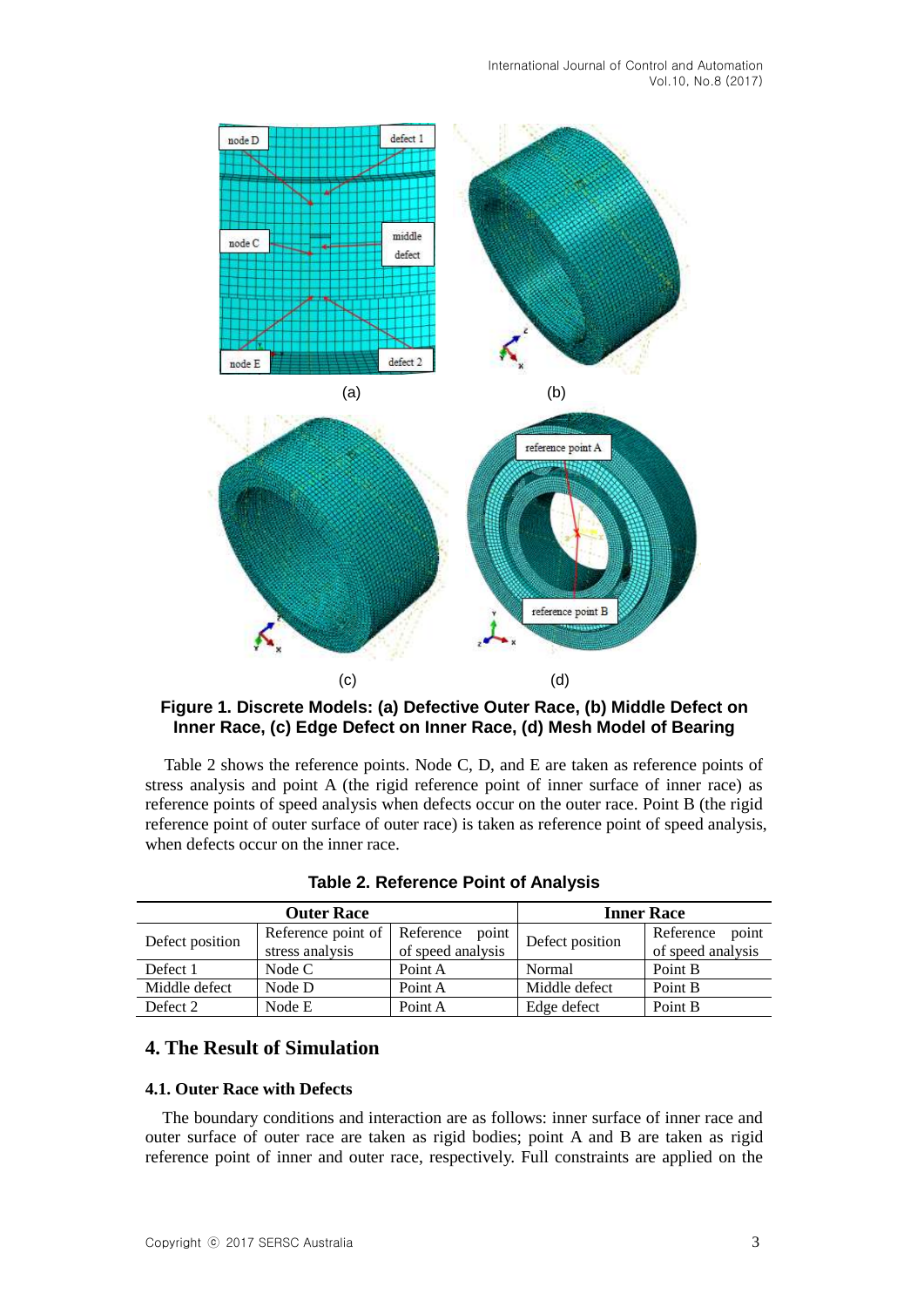outer surface of outer race. The freedoms of axial rotation and radial movement of point A are reserved only. There is no constraint on the cage. The general contact manner is used, the tangential friction coefficient between roller and inner and outer race is 0.1, and between roller and cage is 0.05. Hard contact was applied to the normal direction contact. The radial force and revolving speed are 15000 N and 2400 r/min*,* which are applied on point A [15, 16].

### **4.1.1. Contact Stress Analysis**

Figure 2 shows the contact stresses of reference nodes. From Figure 2 (a), we know that, the stress fluctuation also exists in the bearing without defect; and the existence of [local](javascript:void(0);) [defects](javascript:void(0);) make bearing stress fluctuation increase, meanwhile, a new stress fluctuation appears at the time of no stress fluctuation. It can be seen that the variation law of stress of node is changed by the defect on the outer race, which makes the vibration and shock suffered by bearing increase. The increase of vibration and shock will lead to the extending of defect area, thereby the bearing vibration increase ulteriorly. Figure 2 (b) shows the contact stresses of node C, D and E, which represent the positions of middle defect, defect 1 and defect 2, respectively. The maximum contact stresses of the three situations are 1100 MPa*,* 1550 MPa and 1150 MPa. It can be resulted that the stress fluctuation of node D is the largest, which means that the vibration and shock suffered by outer race is the largest when defect occurs on the middle of outer race. As the position of defect moves to the edge of outer race, the fluctuation amplitude of stress decreases.

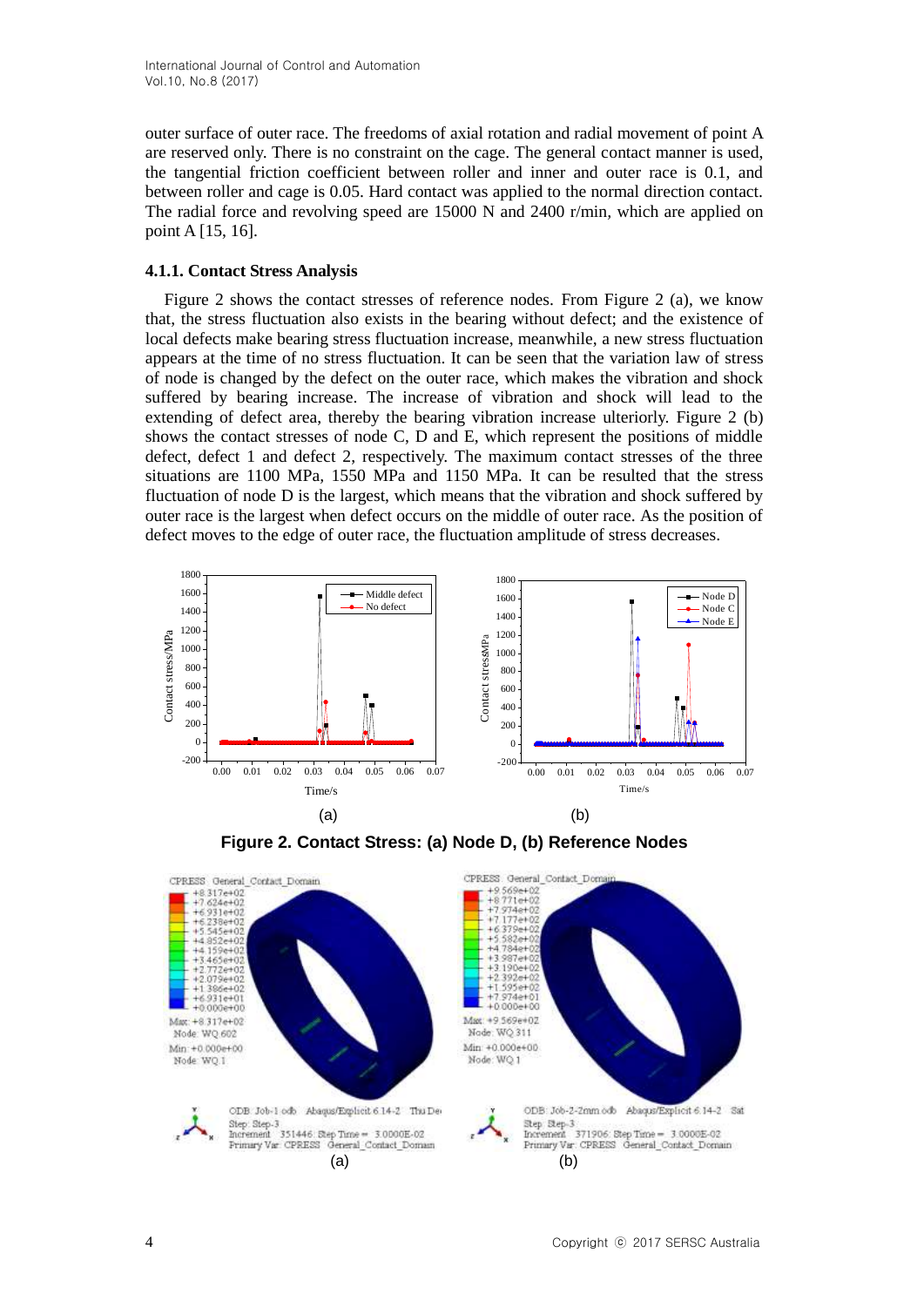

**Figure 3. Contact Stress of Outer Race at 0.03s: (a) No Defect, (b) Defect 1, (c) Middle Defect, (d) Defect 2**

Figure 3 shows the cloud picture of contact stress at any time (0.03s) when there are different position's defects on the outer race. From Figure 3, we know that, the half bottom of the outer race is the loaded area, the contact region between outer race and roller is rectangular. When outer race has no defect, defect 1, middle defect and defect 2, the maximum contact stress are 831Mpa, 1258 Mpa, 1769 Mpa and 956 Mpa. It can be resulted that the maximum contact stress of outer race increases significantly when the defect occurs on the outer race. The increased amplitude of contact stress is the largest when the position of defect is in the middle, and the increased amplitude decreases along the axial direction. This result is consistent with the analysis in Figure 2.

#### **4.1.2. Vibration Analysis**

Table 3 shows maximum radial displacements of reference nodes. From Table 3, we know that node closer to the defect has the larger radial displacement in any defect situation. To the same node, the node closer to the defect position has the larger radial displacement.

| <b>Reference node</b><br><b>Defect situation</b> | Node C | <b>Node D</b> | <b>Node E</b> |
|--------------------------------------------------|--------|---------------|---------------|
| Defect $1/mm$                                    | 0.0069 | 0.00686       | 0.00616       |
| Middle defect / mm                               | 0.0052 | 0.01          | 0.0054        |
| Defect $2/mm$                                    | 0.007  | 0.0077        | 0.0089        |

**Table 3. The Maximum Radial Displacement of Reference Nodes**

Figure 4 shows the displacement curve of reference nodes. It can be seen from Figure 4 and Table 3, when the defect positions coincide with the reference nodes, the reference nodes C, D and E have the largest radial displacement, 0.0069 mm, 0.01mm and 0.0089 mm, respectively. The node D has the largest radial displacement; it means that the shock and vibration suffered by outer race is the biggest when defect occurs in the middle of outer race, and smaller when defect occurs on the edge of outer race. The mainly reason is rollers of the middle part bear the most force during working, that make the stress fluctuation and displacement increase, when defect occurs in the middle of outer race.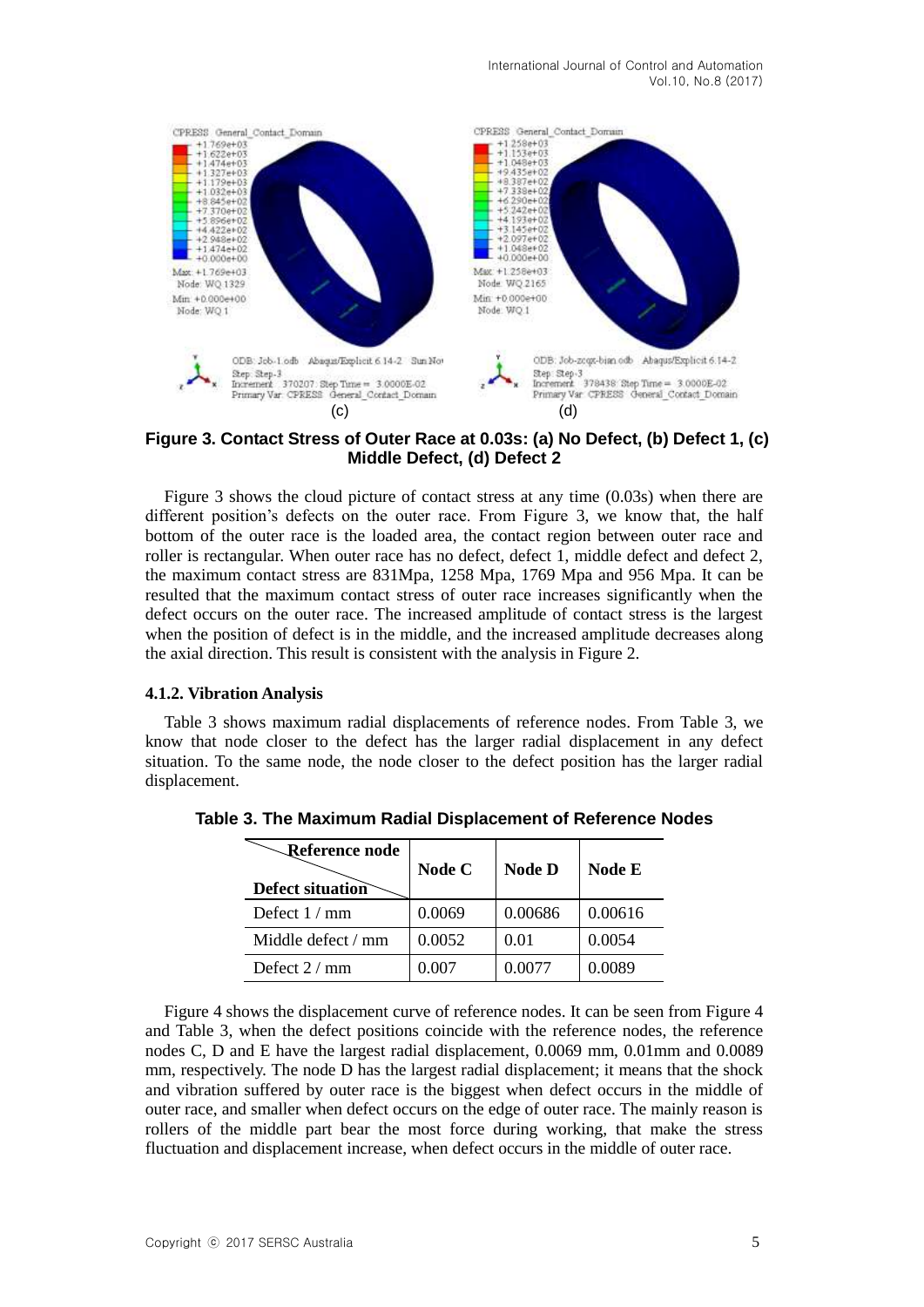

**Figure 4. The Displacement Curve of Reference Nodes**

The data of Y-direction acceleration of point A (rigid reference point of inner race) is taken to do fast Fourier transform (FFT). The sampling frequency is 1000 Hz, and the number of sampling points is 60. The data in Table 1 and the revolving speed are taken into equation (2), from which the defect frequency of the outer race can be obtained, and the value is 190.56 Hz. Figure 5 shows the FFT of Y direction acceleration of point A at normal situation, defect 1 situation, middle defect situation and defect 2 situation.



**Figure 5. FFT of Y Direction Acceleration of Point A: (a) Normal Situation, (b) Defect 1 Situation, (c) Middle Defect Situation, (d) Defect 2 Situation**

It can be seen from Figure 5, the amplitudes at 196.7 Hz are different when FFT is applied to acceleration of point A. The amplitudes at 196.7 Hz of normal situation, defect 1 situation, middle defect situation and defect 2 situation are  $1.1 \times 10^7$  mm/s<sup>2</sup>,  $1.86 \times 10^7$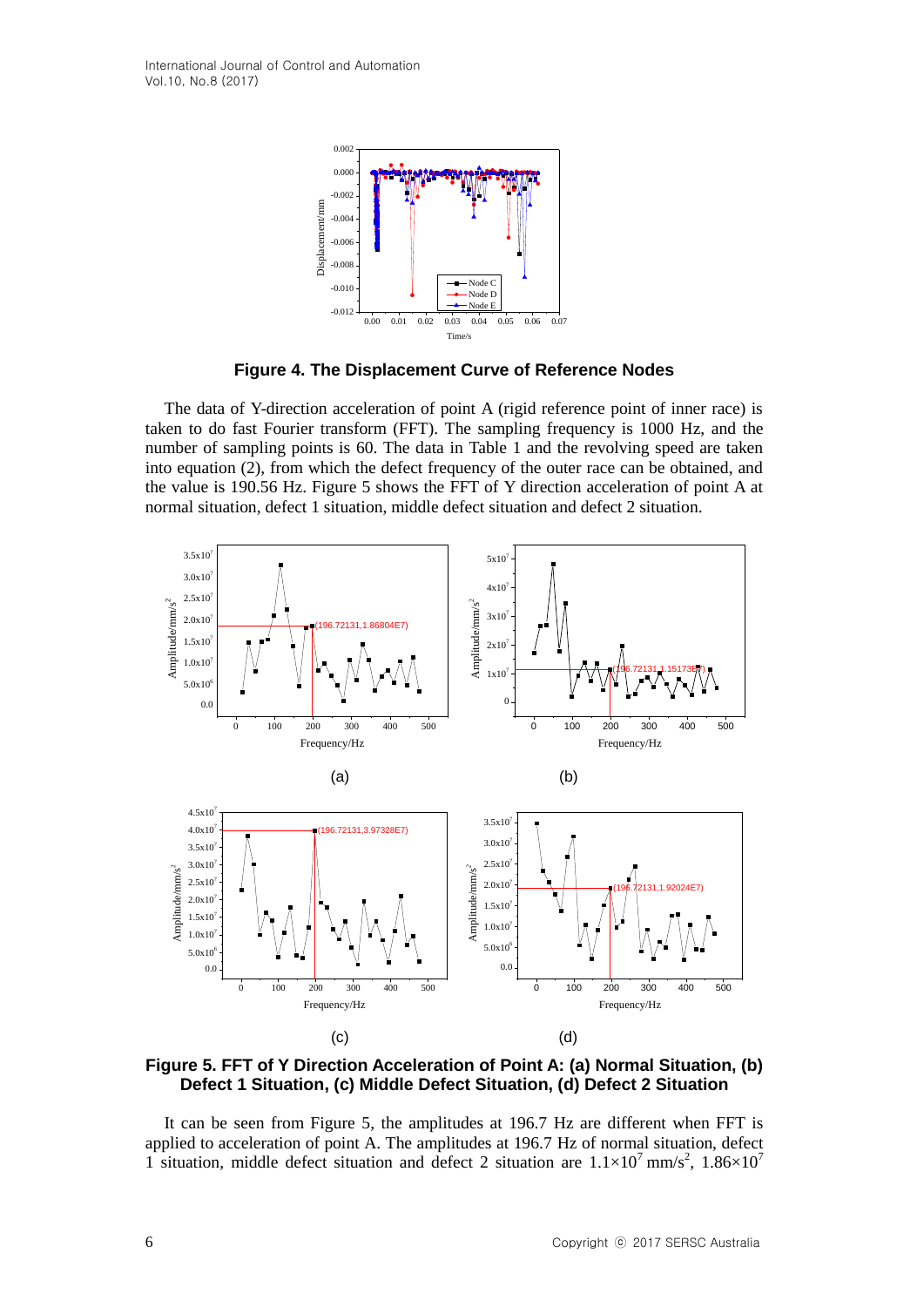$mm/s<sup>2</sup>$ , 3.97×10<sup>7</sup> mm/s<sup>2</sup> and 1.92×10<sup>7</sup> mm/s<sup>2</sup>. The amplitudes increase at defect frequency, and the increased value when defect occurs on the edge of outer race is smaller than the one when defect occurs in the middle of outer race. The error between defect frequency (196.7 Hz) and theoretical frequency (190.56Hz) is 3%, which indicates that the FFT of Y direction acceleration of point A is effective. But, there are other frequency components, whose amplitude is larger.

### **4.2. Inner Race with Defects**

Due to the limitation of the load range of experimental apparatus, and in order to ensure the effectiveness of comparison between simulation results and experimental results, the same conditions as experiment are adopted to the simulation of defective inner race. When simulate the defective inner race, rotation around axis for inner race and radial displacement for the outer race are reserved only. The force of 250 N is applied to the outer race, the revolving speed of 1800 r/min is applied to the inner race, and the other conditions and material properties are consistent with the defective simulation of outer race.

#### **4.2.1. Contact Stress Analysis**

Figure 6 shows the cloud picture of contact stress of inner race of normal situation, edge defect situation and middle defect situation at the time of 0.013s. It can be seen from Figure 6, the maximum contact stresses of the three situations are 110 MPa, 184 MPa and 255 MPa, respectively. It can be resulted that defect on the inner race make the contact stress of inner race increase, and the middle defect on the inner race make amplitude larger.

#### **4.2.2. Vibration Analysis**

The data in Table 1 and the revolving speed are taken into equation (1), from which the defect frequency of the inner race can be obtained, and the value is 217.1 Hz. The sampling frequency is 1000 Hz, and the number of sampling points is 60. Figure 7 shows the FFT of Y direction acceleration of point B at normal situation, edge defect situation and middle defect situation.

It can be seen from Figure 7, the amplitudes at 213Hz are different when FFT is applied to velocity of point B. The amplitudes at 213 Hz of normal situation, edge defect situation and middle defect situation are 6.6 mm/s, 31mm/s and 52 mm/s*.* The amplitudes increase at defect frequency, and the increased value when defect occurs on the edge of inner race is smaller than the one when defect occurs in the middle of inner race. This result is consistent with the simulation of defect on the outer race. The error between defect frequency  $(213 \text{ Hz})$  and theoretical frequency  $(217.1 \text{ Hz})$  is 1.8%, which indicates that the FFT of Y direction velocity of point B is effective.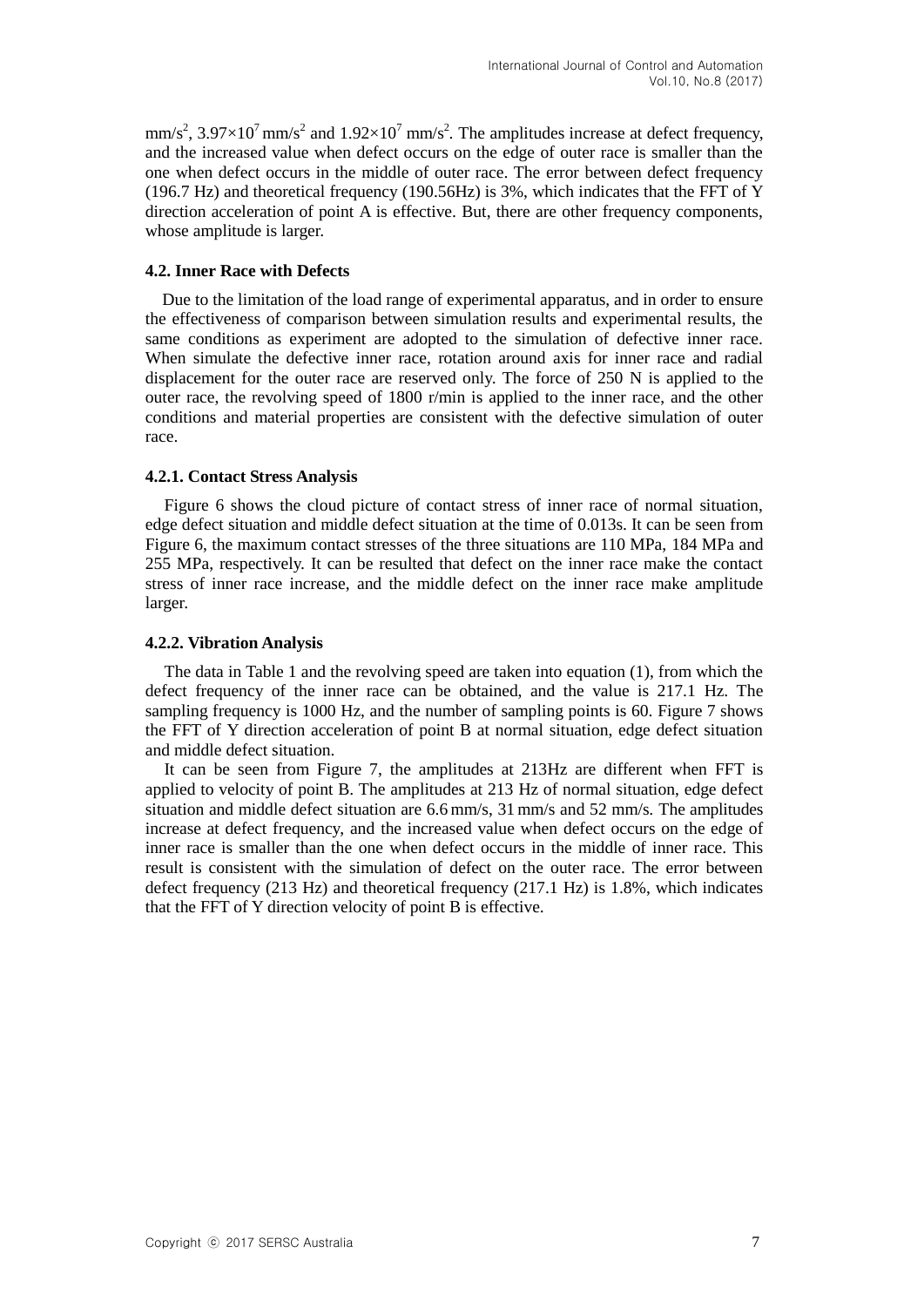

**Figure 6. Contact Stress of Inner Race at 0.13s: (a) Normal Situation, (b) Edge Defect Situation (c) Middle Defect Situation**

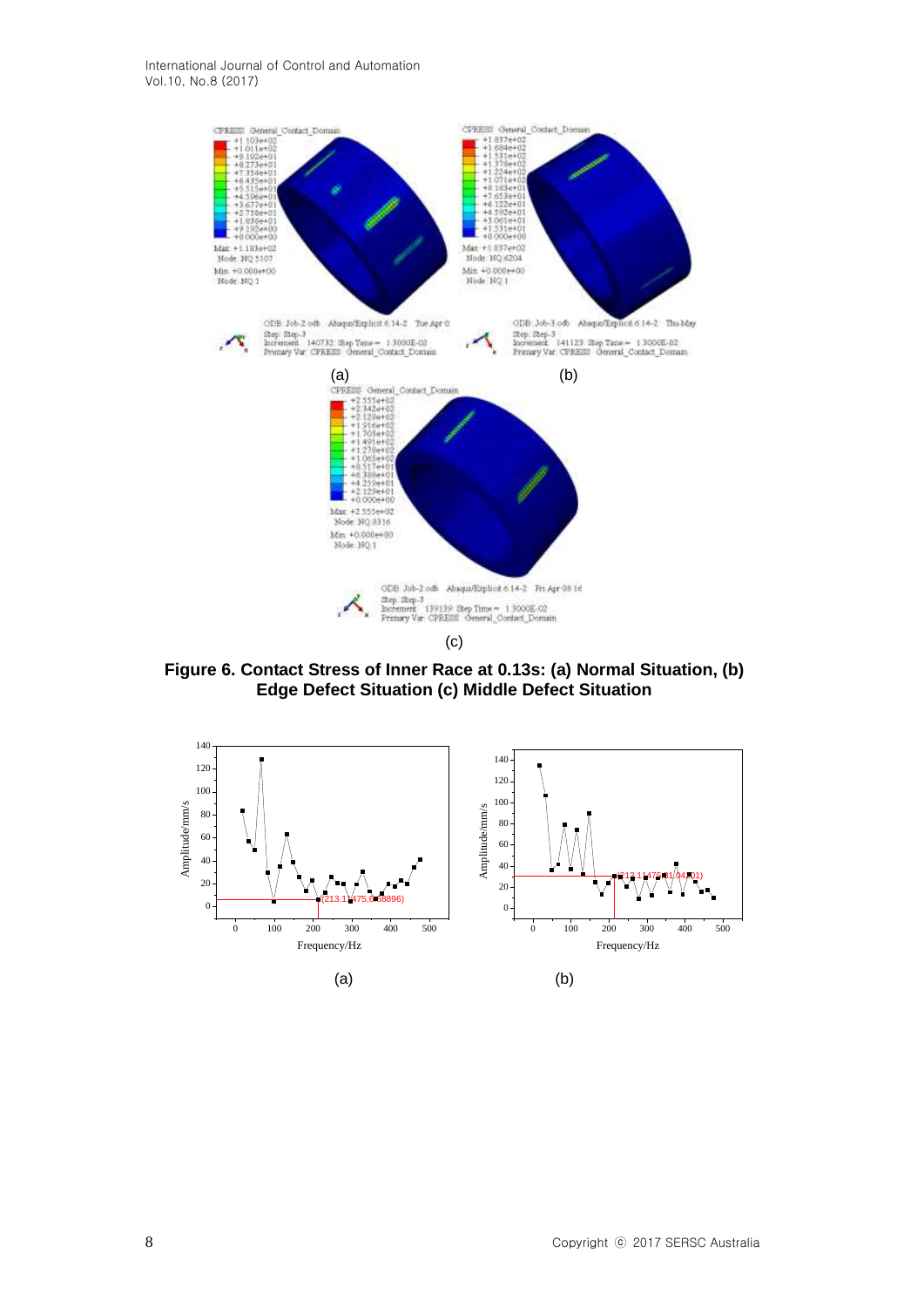

**Figure 7. FFT of Y-direction Speed of Point B: (a) Normal Situation, (b) Edge Defect Situation, (c) Middle Defect Situation**

## **5. Experimental Verification**

### **5.1. Experimental Program**

The vibration experiments of bearing NU308E are carried out on BVT-8 bearing vibration measuring instrument, as shown in Figure 8, and the experimental program is as follows:



**Figure 8. Bearing Vibration Measuring Instrument**

(1) Prepare there bearing inner races, and number them. Then, grid out an edge defect with the diameter of 2 mm on the external surface of the No. 2 inner race, and a middle defect on the No. 3 inner race, as shown in Figure 9. Meanwhile, in order to reduce the experimental error, the same outer race, cage and rollers are used in the experiments, and just replace the inner race.

(2) Fix the bearing outer race, and use the radial loading system to apply radial load on the bearing outer race. The radial force applied to the outer race is 250 N and the revolving speed applied to inner race is1800 r/min. The test point of sensor is in the middle of the outer surface of outer race along the width direction. In order to extract the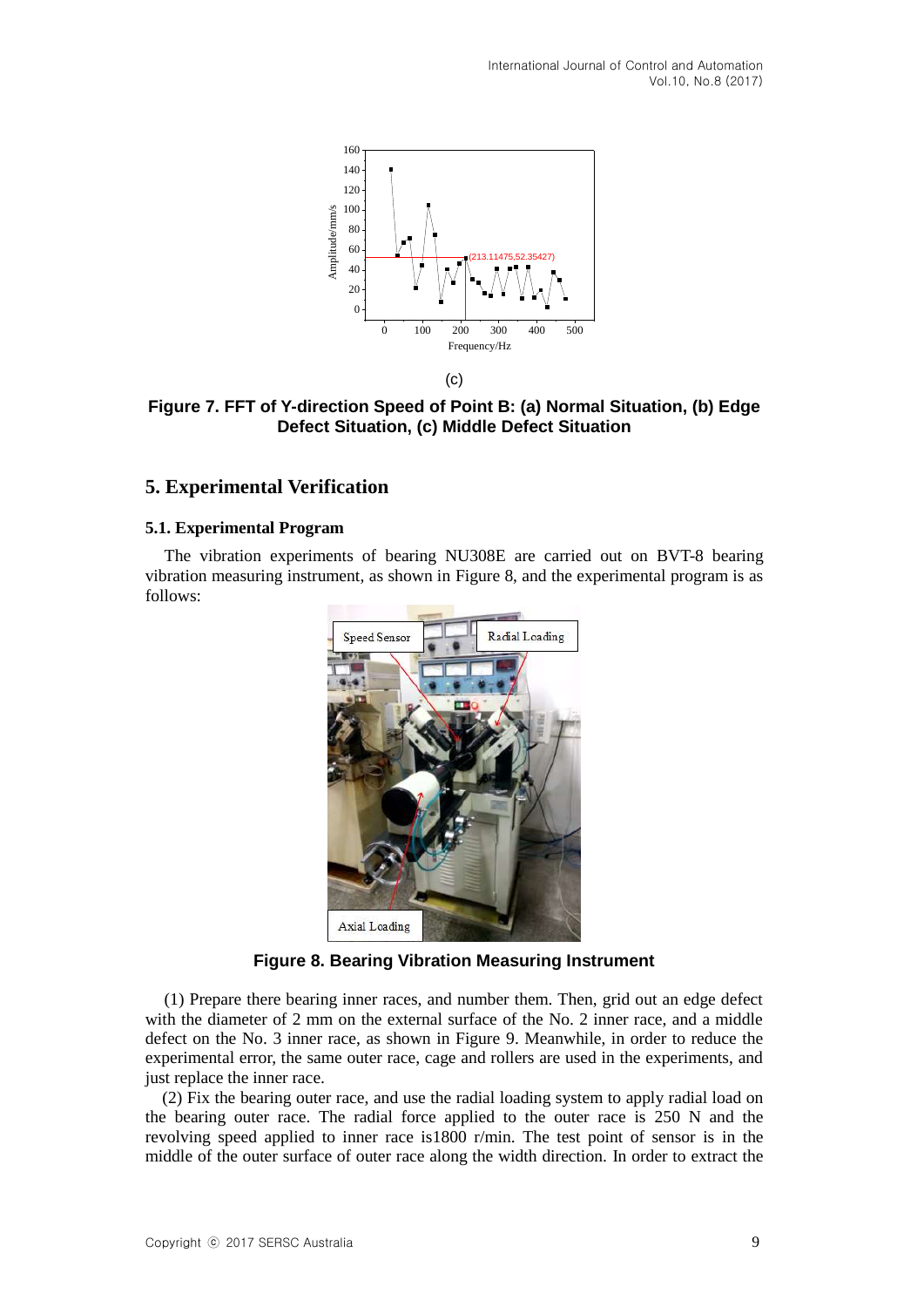peak velocity of different measuring point, the outer race need to be rotated a certain angle after each test.

(3) Finally, installing the bearing inversely and test again according to the above steps.



(a)  $(b)$  (c) **Figure 9. Defective Inner Race: (a) Normal, (b) Edge Defect, (c) Middle Defect**

# **5.2. Experimental Result Analysis**

Table 4 shows the test data of bearing speed,  $X_1$ ,  $X_2$  and  $X_3$  represent the tested speed peak of the three times.

|     | Installation | Vibration value(um/s)               |       |                                     |       |                                           |       |       |       |       |
|-----|--------------|-------------------------------------|-------|-------------------------------------|-------|-------------------------------------------|-------|-------|-------|-------|
| No. |              | Lower frequency<br>$50 \sim 300$ HZ |       | Middle frequency<br>$300 - 1800$ HZ |       | Higher<br>frequency<br>$1.8K \sim 10K$ HZ |       |       |       |       |
|     |              | $X_1$                               | $X_2$ | $X_3$                               | $X_1$ | $X_2$                                     | $X_3$ | $X_1$ | $X_2$ | $X_3$ |
| 1   | Positive     | 380                                 | 340   | 300                                 | 340   | 360                                       | 300   | 800   | 900   | 820   |
|     | Inversion    | 300                                 | 300   | 320                                 | 240   | 280                                       | 300   | 740   | 700   | 780   |
| 2   | Positive     | 800                                 | 820   | 820                                 | 500   | 520                                       | 520   | 600   | 600   | 620   |
|     | Inversion    | 780                                 | 800   | 740                                 | 520   | 500                                       | 500   | 740   | 700   | 660   |
| 3   | Positive     | 1300                                | 1400  | 1400                                | 620   | 580                                       | 640   | 720   | 740   | 660   |
|     | Inversion    | 1400                                | 1500  | 1500                                | 640   | 580                                       | 580   | 720   | 700   | 740   |

**Table 4. Test Result of Velocity Peak of Bearing**

Average the data, and take the greater value of X between the positive and the inverted situation. The average value is shown in Table 5.

|     | Vibration value(um/s) |                  |                  |  |  |  |
|-----|-----------------------|------------------|------------------|--|--|--|
| No. | Lower frequency       | Middle frequency | Higher frequency |  |  |  |
|     | $50 \sim 300$ HZ      | $300 - 1800$ HZ  | $1.8K\sim10KHZ$  |  |  |  |
|     | 340                   | 333              | 840              |  |  |  |
|     | 813                   | 500.6            | 700              |  |  |  |
|     | 1466                  | 613              | 720              |  |  |  |

**Table 5. Average Value of Velocity Peak**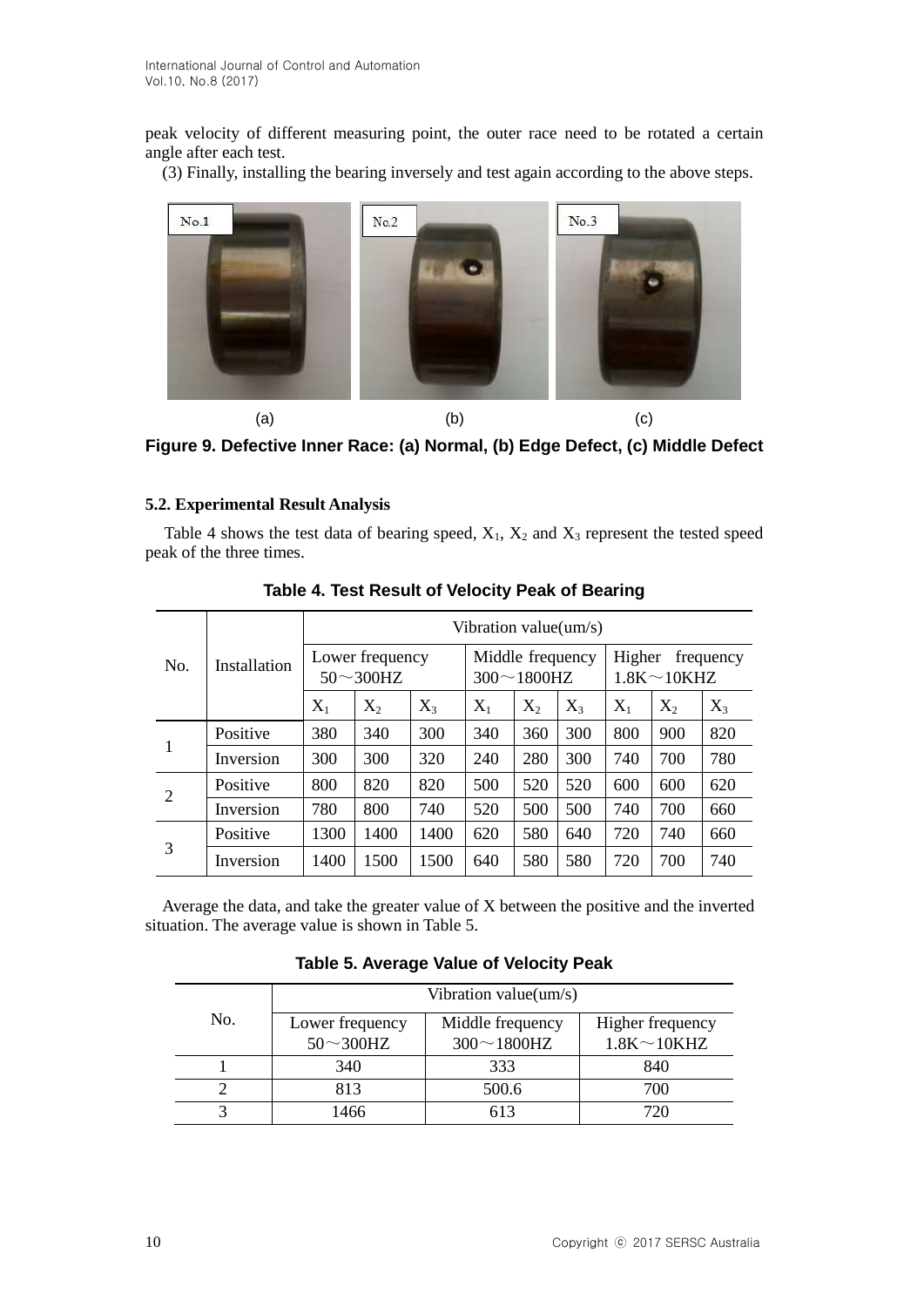From Table 5, we know that, the peaks of velocity of the there situations change obviously at lower frequency stage of  $50 \sim 300$  Hz that has the consistency with the theoretical frequency 217.1 Hz and the simulation frequency 213 Hz.; the peaks of velocity increase when defect occurs, and the amplitude of middle defect increases larger than the one of edge defect. The increase of peak of velocity at middle frequency stage of  $300 \sim 1800$  Hz is less than the one at lower frequency stage, and the one at high frequency stage is the least.

The measured experimental peak of velocity is smaller than the simulation result of FFT analysis. The reason is that the experimental bearing is lubricated, that makes the bearing vibration and the measured peak reduce.

## **6. Conclusion**

(1) The vibration also exists in the bearing without defect, and the existences of [local](javascript:void(0);) [defects](javascript:void(0);) make bearing stress fluctuation increase, which intensifies the bearing vibration. Due to the stress concentration at the position of defect, the defect is easy to extend, that will intensify the bearing vibration ulteriorly.

(2) To the situation of defective outer race, the stress fluctuation of outer race decreases when defect position moves from the middle of outer race to the edge. When defect occurs in the middle of outer race, the stress fluctuation is the largest. It means that the vibration and shock suffered by the bearing is the largest

(3) From the results of the displacement of time domain analysis of defective outer race and the velocity of frequency domain analysis of defective inner race, we know that the amplitudes increase at defect frequency, and the increased value when defect occurs in the middle of races is larger than the one when defect occurs on the edge of races. There are consistent regularity between experimental results and the simulation results, which verifies the validity of the model in this paper.

## **Acknowledgments**

This paper is supported by National Natural Science Foundation of China (Grant No. 51504157); Natural Science Foundation of Shanxi province (2015021110); Youth Fund Project of Taiyuan University of Science and Technology (20143009) and Scientific and Technological Innovation Projects of Taiyuan University of Science and Technology (20145026).

## **References**

- [1] Z. Z. Wei. "Dynamic research and fault simulation on cylindrical roller bearing based on explicit dynamic". Taiyuan University of Technology, Taiyuan, **(2013)**, pp. 8-30.
- [2] M. Fadden P. D and S. J. D. "Model for the vibration produced by multiple point defects in a rolling element bearing". Journal of Sound and Vibration, vol. 98, no. 2, **(1985)**, pp. 263-273.
- [3] Z. L. le, T. L. Lin, and F. Li, "The dynamics simulation and failure analysis of rolling bearings", Journal of Shanghai Jiao Tong University, vol. 41, no. 9, **(2007)**, pp. 1497- 1500.
- [4] J. Sopanen and A. Mikola. "Dynamic model of a deep-groove ball bearing including localized and distributed defects-part 2: implementation and result", Proceedings of the institution of mechanical engineers k-journal of multi-body dynamics. vol. 217, **(2003)**, pp. 213-223.
- [5] Z. Z. Fang, Z. Y. Lu, L. Q. Guo and X. Bin, "Research on the dynamic simulation of local defects for rolling bearing outer ring", Machine Design and Research, vol. 30, no. 2, **(2014)**, pp. 80-82.
- [6] Z. G. Yuan, Z. Hong and C. Z. Yu, "Dynamic response of deep groove ball bearing with point defects". Journal of Zhejiang University (Engineering Science), vol. 43, no. 8, **(2009)**, pp. 1497-1500.
- [7] Y. Yang, D. Z. Shan, G. B. Liang and L. Heng, "Kinetics study on single point corrosion fault of rolling bearing for vibrating machine". Bearing, no. 5, **(2015)**, pp. 41-46.
- [8] D. Y. Bin, L. M. Fu and G. Qi, "Dynamics analysis on rolling element bearings with localized defects", Heavy Machinery, no. 3, **(2012)**, pp. 148-152.
- [9] Z. C. Jiu, Z. A. Hua, X. Y. Hua and X. Yong, "Dynamics analysis on defect bearings for railway freight based on LS-DYNA", Bearing, no. 6, **(2015)**, pp. 7-11.